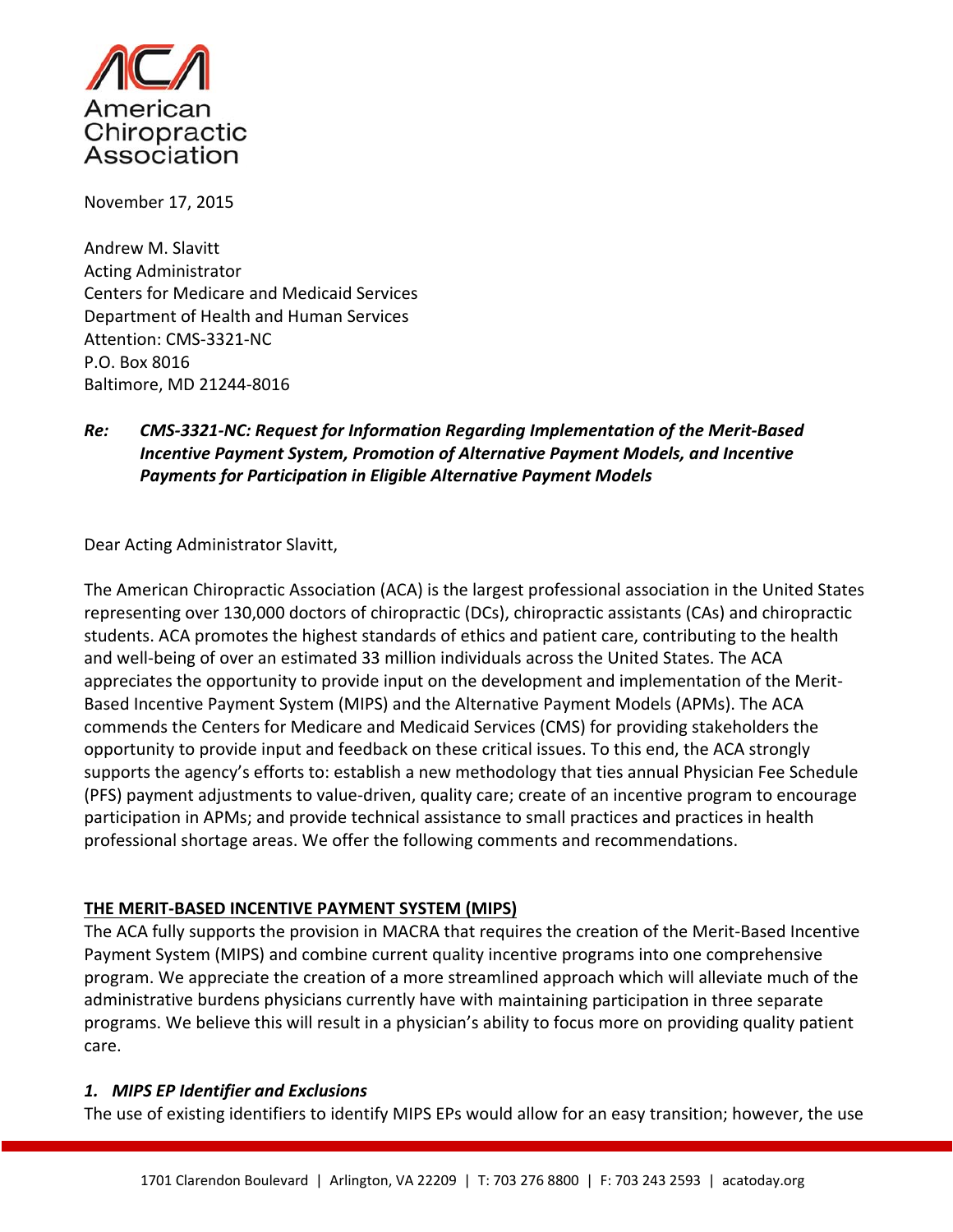of the Tax Identification Numbers (TIN), National Provider Identifier (NPI), or combination of the two has proven to cause confusion and problems in existing quality driven programs. The assignment of a separate/individual MIPS identifier will allow CMS to circumvent many of the problems as well as create safeguards to ensure that MIPS EPs do not switch identifiers if they are considered 'poor‐ performing' and prevent other unintended consequences. Additionally, we believe it would be optimal for providers to be required to update their identifier(s) within the Medicare Provider Enrollment, Chain, and Ownership System (PECOS) on an annual basis. This will also drive providers to ensure that their enrollment information in their PECOS record is maintained and accurate.

## *2. Quality Performance Category*

# *a. Reporting mechanisms available for Quality Performance Category*

As stated in the RFI, "there are collectively 7 available mechanisms to report data to CMS as an individual EP and as a group practice participating in the PQRS GPRO…: Claims‐based reporting; qualified registry reporting; QCDR reporting; direct EHR products; EHR data submission vendor products; Consumer Assessment of Healthcare Providers and Systems (CAHPS) for PQRS; and the GPRO Web Interface." The ACA strongly urges CMS to maintain all Physician Quality Reporting System (PQRS) reporting mechanisms under MIPS, and especially supports the preservation of the claims‐based reporting option. Several specialties, including chiropractic, are in the process of, but have not yet implemented registry reporting for the profession. Additionally, there are numerous limitations for the majority of the profession to report using EHR data submission vendor products. Without the claims‐ based reporting option, the chiropractic profession faces the prospect of being unable to participate in the quality performance category. This coupled with the profession's major limitations later discussed regarding resource use and clinical practice improvement activities performance categories, the chiropractic profession could essentially be eliminated from participation in the Merit‐Based Incentive Payment System.

We do believe it would be beneficial for CMS to require that reporting mechanisms include the ability to stratify data by demographic information such as race, ethnicity, gender and socioeconomic status. This data could be used to further identify those characteristics that affect the health of specific patient populations, allowing for greater use and implementation of evidence based care to address individual patient's needs.

The ACA urges CMS to maintain the same or very similar PQRS reporting criteria under MIPS. PQRS is an established and well understood program that healthcare professionals have learned and successfully implemented in their practices. Using the experience under the PQRS to shape the processes and policies under the quality performance category will increase success for CMS as well as the provider community.

ACA, through our Committee on Quality Assurance and Accountability, has been very proactive in developing clinically useful performance measures and in educating chiropractic physicians in the appropriate use of reportable measures. We continue to actively collaborate with various organizations that are responsible for developing and evaluating performance measures, including: AQA Alliance, National Quality Forum (NQF), National Committee on Quality Assurance (NCQA), Physician Quality Measurement Management Team (PQMM), and the AMA's Physician Consortium on Performance Improvement (PCPI). Despite this effort, currently doctors of chiropractic may report on only two (2) PQRS measures: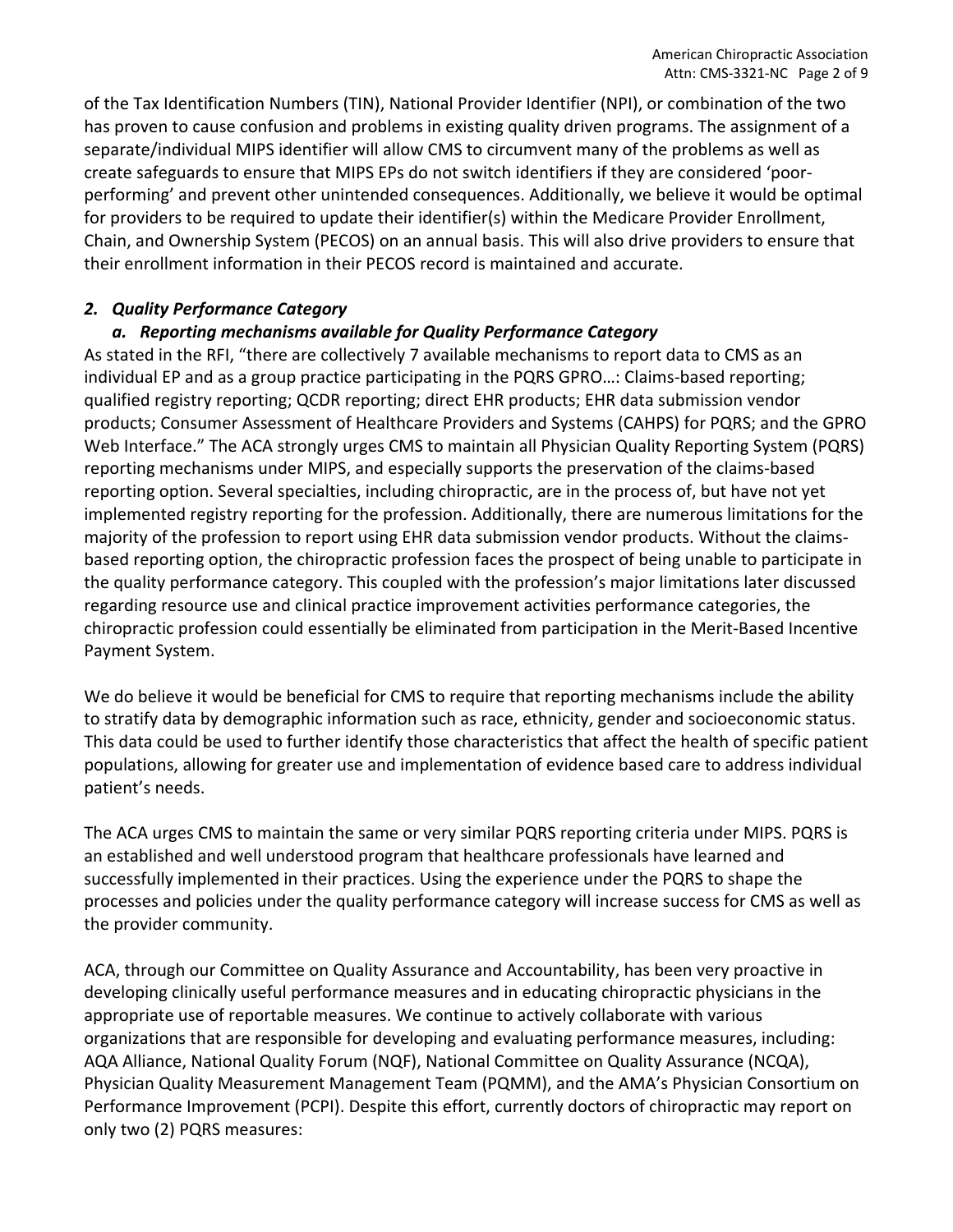- Measure #131: Pain Assessment and Follow Up
- Measure #182: Functional Outcome Assessment

Although clinically and legally required (e.g., licensure, Medicare) to take a clinical history, perform an appropriate examination, identify functional deficits and establish diagnoses and treatment plans, as expected by all other physician‐level providers, doctors of chiropractic are not covered for reimbursement under Medicare for Evaluation and Management (E/M) CPT® codes. Therefore, the profession has been precluded from a number of reportable measures, under the PQRS due to their limited coverage under Medicare. As quality or value‐based care dictates, the majority of process and outcomes measures (e.g., safety, cost‐effectiveness, positive outcomes) are both work and diagnosis specific and therefore coverage of E/M codes is mandatory to report these measures.

Due to the limited nature and number of current PQRS measure available to doctors of chiropractic, and many other specialties, the ACA strongly supports CMS' continued application of the Measure‐ Applicability Validation (MAV) process, but with modifications to make it less confusing to the general provider in the field. Those professions that do not have enough measures to meet the defined criteria for reporting could face enormous barriers to successfully meeting the MIPS quality performance category without the implementation of a process similar to the MAV; however, the current process of analyzing claims data to "validate, using the clinical relation/domain test and the minimum threshold test, to confirm that more measures and/or NQS domains were not applicable to the eligible professional's practice" is not easily understood. Additionally, while CMS has attempted to develop resources to explain clusters of measures or why certain measures pass or fail the clinical relation test, the process continues to be an analytically complex and widely misunderstood by health care providers.

The ACA urges CMS to maintain the Measure #131: *Pain Assessment and Follow Up* and Measure #182: *Functional Outcome Assessment* as they establish the list of quality measures MIPS EPs may choose for purposes of assessment during a performance period in the MIPS quality performance category. The ACA also proposes that CMS implement a mechanism to allow specialties, especially those who currently have fewer existing measures, to develop new, and/or improve upon already utilized quality measures that are meaningful to patients AND clinically useful to individual providers. Each specialty should have the ability to identify and utilize those measures that are relevant to their practice, demonstrate improved clinical outcomes, and link quality care to payment under the Medicare. We encourage the inclusion of medical specialty societies, as well as various consensus‐based organizations, including but not limited to AQA Alliance, NQF, NCQA, PCPI, Physician Quality Measure Management (PQMM), and URAC (formerly known as the Utilization Review Accreditation Commission), in the development of meaningful quality measures and clinical improvement activities using a standard process.

### *b. Data Accuracy*

As previously stated, currently the chiropractic profession does not have the ability to report to a registry and the majority of the profession is unable to report using EHR data submission vendor products. However, we do agree that registries and qualified clinical data registries should be required to submit data to CMS using certain standards, such as the Quality Reporting Document Architecture (QRDA) standard, which certified EHRs are required to support. This will aid in consistency and reduce duplication of both services and data collection for quality measurement and reporting purposes.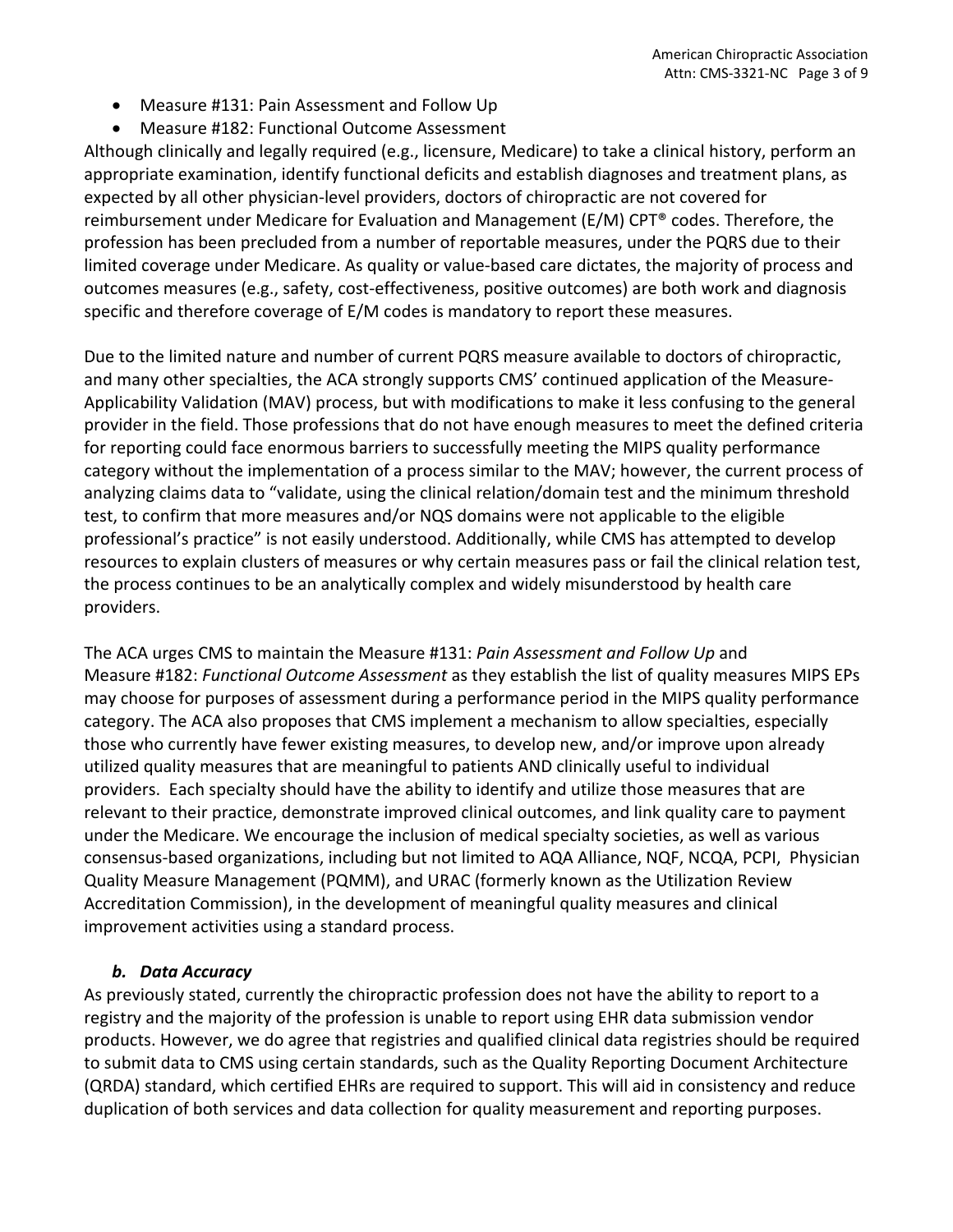Qualified registries, QCDRs, and health IT systems should undergo review and qualification by CMS for this reason.

## *2. Resource Use Performance Category*

The ACA is very concerned that the MACRA provision related to improving resource use measurement by developing episodes of care and patient condition and classification codes, as well as chronic care management provisions, denies non‐MD/DO providers, including doctors of chiropractic, from participating due to the use of a limiting definition of physician found at subsection  $1861(r)(1)$  of the Social Security Act. Doctors of chiropractic are primary spine care physicians, and provide key services for a range of conditions that impact America's seniors. As the agency continues their efforts to refine the MACRA provisions, the ACA strongly urges consideration of the importance of non‐MD/DO providers in the management and coordination of Medicare patients' health care needs. Including non‐ MD/DOs, and other conservative care providers, such as doctors of chiropractic, in the process of identifying specific care episodes and the resources associated will provide greater awareness and more accurate data collection on how the these services prove to yield high quality, cost effective and efficient care – all of which are components that lead to improved resource use within the system. CMS would be remiss to ignore the critical role of non‐MD/DO providers by not expanding the scope of these provisions.

# *3. Clinical Practice Improvement Activities Performance Category*

The ACA supports the use of clinical practice improvement activities as one of the performance categories used in determining the composite performance score under MIPS. This will also allow for providers to prepare for the transition to Alternative Payment Models. However, the provision includes items such as "population management," "care coordination, such as timely communication of clinical information," and "establishment of care plans." All of these clinical activities require a physician's ability to furnish and bill for Evaluation and Management (E/M) services to properly evaluate and manage a patient's condition(s), order necessary testing, develop an appropriate treatment plan, and counsel the patient on risk avoidance and health promotion activities. It is critical to note, while well intentioned overall, the subcategories specified by the Secretary for a performance period created an initiative that would be essentially closed to doctors of chiropractic.

CMS should allow for the broadest definition of Clinical Practice Improvement Activities possible and ensure that all provider types can fully participate in this performance category. It is important to consider the language in the Medicare Access and CHIP Reauthorization Act of 2015 (MACRA) in which Congress made it clear that Clinical Practice Improvement Activities should be considered as actions that providers are already performing/providing. By allowing for a broad definition, based on established specialty specific actions, providers will not be required to incorporate burdensome administrative, irrelevant activities, but will be afforded the opportunity to participate in each of these critical performance subcategories in a way that is relevant to their practice and to the care provided to their patients.

In addition to allowing for a broad definition of what constitutes as Clinical Practice Improvement Activities, ACA urges CMS and HHS work directly with specialty societies to determine measures or other demonstration of activities that are applicable to the clinical practice of their physician members and have improved clinical practice and/or care delivery and resulted in improved outcomes. Affording specialty societies this opportunity will allow for a comprehensive evaluation of established programs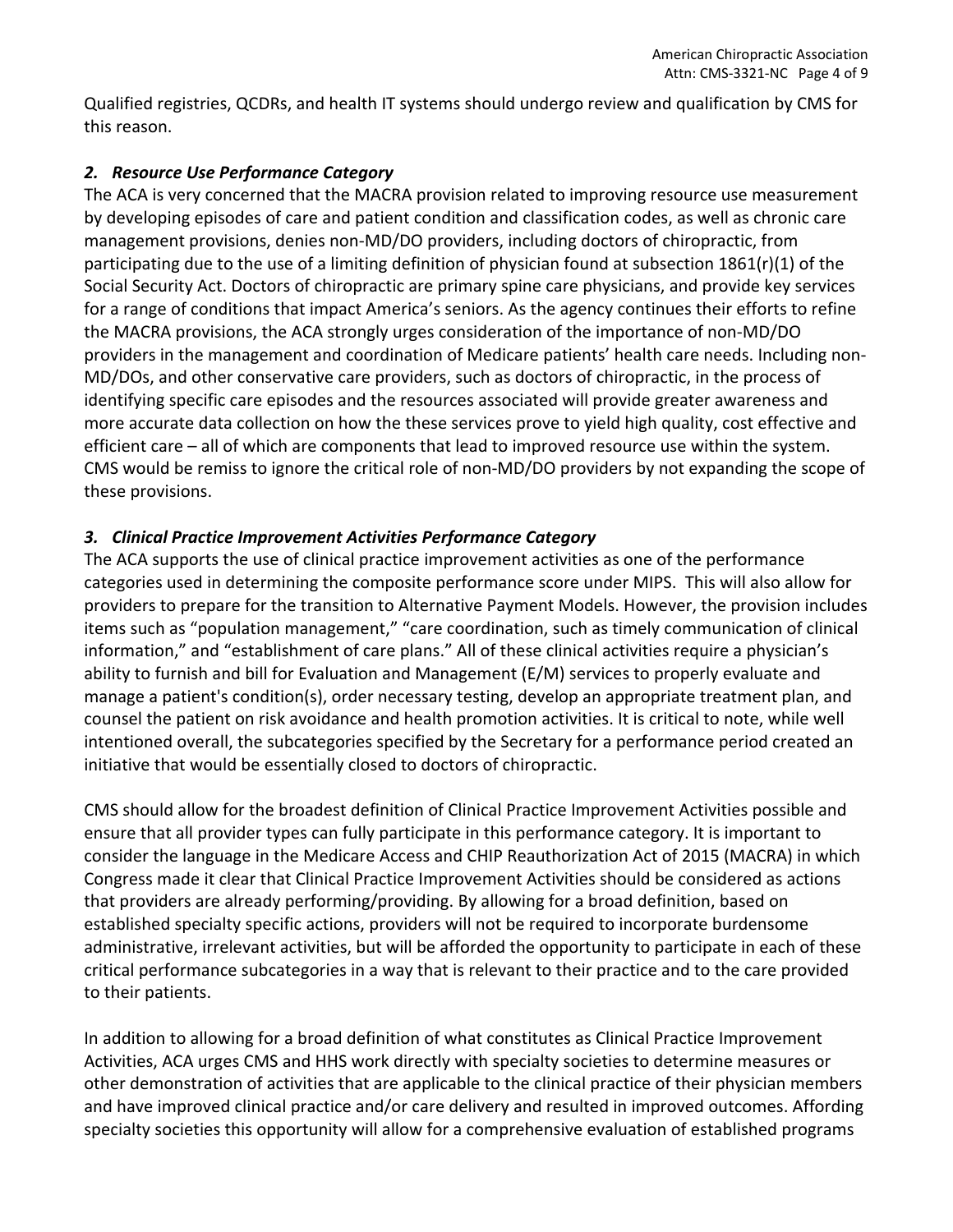and criteria as well as incorporation of effective, relevant and patient‐centered, and profession‐specific principles and practices.

# *4. Meaningful Use of Certified EHR Technology Performance Category*

The ACA believes that the performance score for this category should be based on the percentage of achievement of meaningful use. If a provider should meet or exceed all of the thresholds of all meaningful use objectives and measures, they should receive full credit under the performance category; however, if the provider only meets or exceeds some of the objectives and measures, their score should be based on the percentage that they were able to successfully achieve. We have heard from our member doctors, as well as from other professions, that they are discouraged that the meaningful use program is an all‐or‐nothing system, and even in some cases, providers have chosen to not participate at all or even drop out of the reporting program and become subject to the payment adjustment. Additionally, the chiropractic profession has experienced a slower adoption rate for Electronic Heath Records (EHR), which could be attributed to the fact that Regional Extensions Centers, while well intentioned to serve as a support and resource center to assist providers in EHR implementation and HealthIT needs, did not consider chiropractic physicians as a "priority provider" for EHR adoption. Allowing for partial credit under this performance category may encourage more providers to adopt and begin meaningful use reporting, as well as discourage providers from dropping out of the program.

We agree that CMS should use a tiered methodology for determining levels of achievement in this performance category that would allow EPs to receive a higher or lower score based on their performance relative to the thresholds established in the Medicare EHR Incentive program's meaningful use objectives and measures. We also agree that the scoring should be based on an EP's performance relative to the performance of his or her peers, and not to relative to the required thresholds of the objectives and measures. And finally, we do agree that there should be "hardship exemptions" granted, only under specific circumstances and only if CMS determines that providers have demonstrated that those circumstances pose a significant barrier to their achieving meaningful use.

The ACA believes and has stated on many occasions that many of the current measures and objectives under Meaningful Use were designed specifically for primary care physicians and are not easily attainable by non‐MD/DO and specialty providers. For example, measures such as computerized provider order entry for laboratory or radiology reports and medication reconciliation and are not relevant to chiropractic practice or the services they provide to patients. Requiring providers to attest to, or prove exclusion for Meaningful Use measures that are not relevant to their practice is inefficient. Eligible Professionals should only be required to report Meaningful Use measures that are relevant to the specialty and will actually improve the quality of care they provide to patients.

## *5. Other Measures*

It is vital for CMS to align, standardize, and harmonize quality measures that are used for payment under the Physician Fee Schedule with those being used in other payment systems (existing Medicare programs, Medicaid, commercial models, etc.). Doing so will greatly ease the administrative burden that providers currently have in meeting numerous reporting requirements and metrics.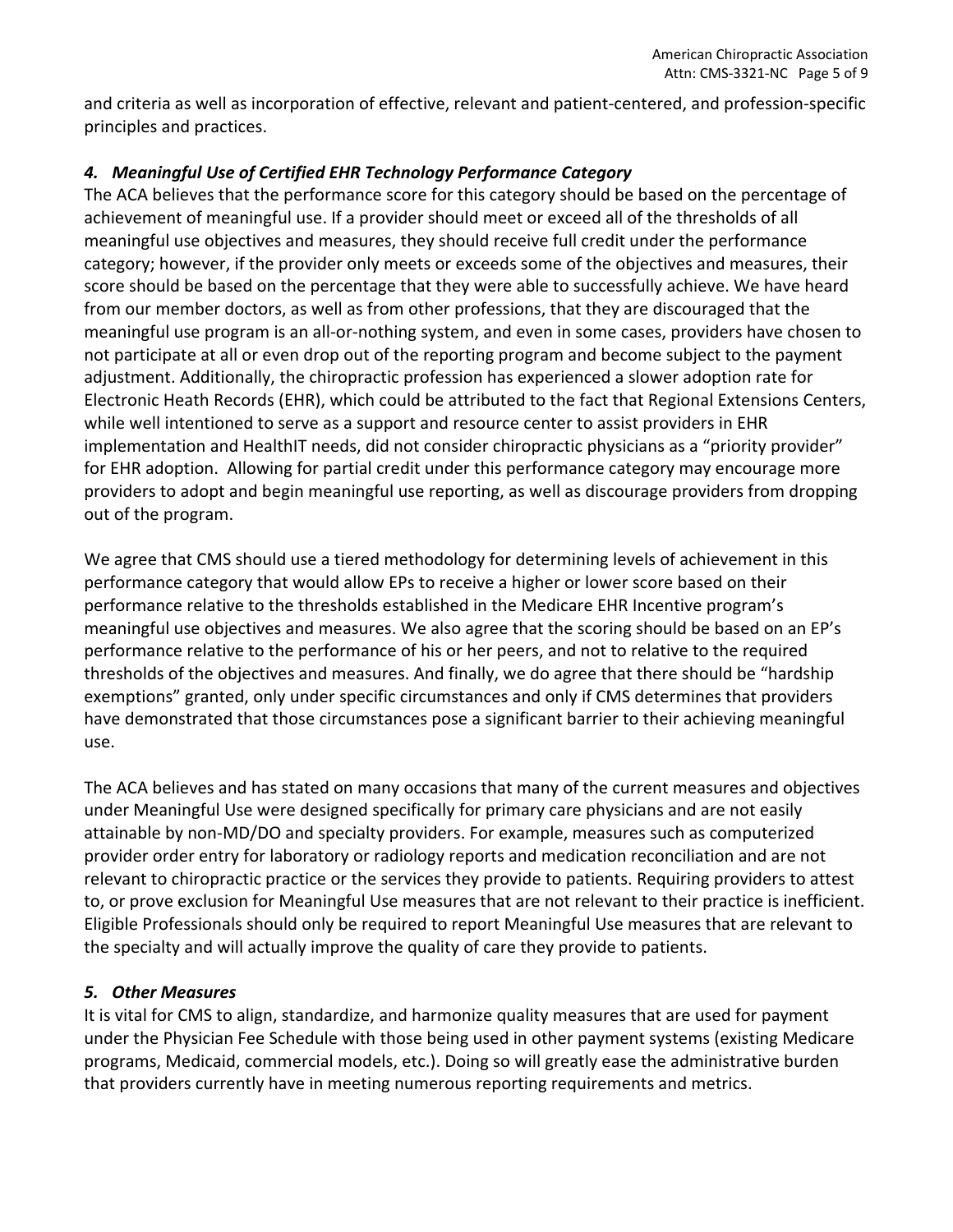### *6. Flexibility in Weighting Performance Categories*

In our comments above, we have proven that there are situations in which Eligible Professionals cannot be assessed for a particular performance category. As previously stated, currently non‐MD/DO providers, including doctors of chiropractic, are precluded from participating in the Resource Use Performance Category due to the use of a limiting definition of physician found at subsection 1861(r)(1) of the Social Security Act. Therefore, in these cases, provider groups should be exempt. In order to account for the applicable weight for the category in which a provider cannot be assessed, CMS could equally distribute the weight among the other applicable performance categories.

### *7. Feedback Reports*

The ACA strongly urges CMS to begin providing real‐time, detailed, user‐friendly feedback to providers on their performance as frequently as possible. The current two‐year lookback approach has caused much confusion and discouragement among providers. Additionally, data contained in the reports downloaded via the web‐based portal should be consistent with the reports requested when contacting the QualityNet Help Desk. It will also be important that providers are able to obtain information on their participation for each of the performance categories and not only quality and resource use performance categories. Full transparency in a timely and frequent fashion will allow providers to make necessary adjustments to ensure that they are meeting the requirements, and are subsequently not surprised if they do not receive full credit for each performance category.

## **ALTERNATIVE PAYMENT MODELS**

The ACA strongly supports the idea of providing technical assistance to small practices, especially solo‐ practitioners, to educate and ease the transition to Alternative Payment Models. Assistance could come in a combination of ways, such as national provider calls, recorded videos/webinars, MLN Articles, and webpages with helpful information and resources. The technical assistance could be provided directly by CMS, or though something similar to the Regional Extension Centers that were established to assist providers with the adoption of Electronic Health Records; however, our earlier comments regarding how Regional Extension Centers failed to consider doctors of chiropractic as "priority providers" in the past would need to be rectified. Provider groups and individual physicians are going to require a great amount of time and education to implement this important aspect of payment reform.

## **OTHER COMMENTS**

## *Encouraging Care Management for Individuals with Chronic Care Needs*

While this Request for Information specifically addresses provisions in Section 101 of the Medicare Access and CHIP Reauthorization Act of 2015 (MACRA), the ACA also feels it is necessary to address provisions within Section 103, *Encouraging care management for individuals with chronic care needs*. As with the legislative language pertaining to the Resource Use Performance Category, while well intentioned overall, we are concerned that that the definition used for physician providers (Section 1861(r)(1) of the Social Security Act) creates, without foundation or precedent, a provider classification that precludes non‐MD/DO providers from participating in chronic care management.

Additionally, while prevention and wellness has been a cornerstone of chiropractic education and practice since the profession's inception more than one hundred years ago, current legislative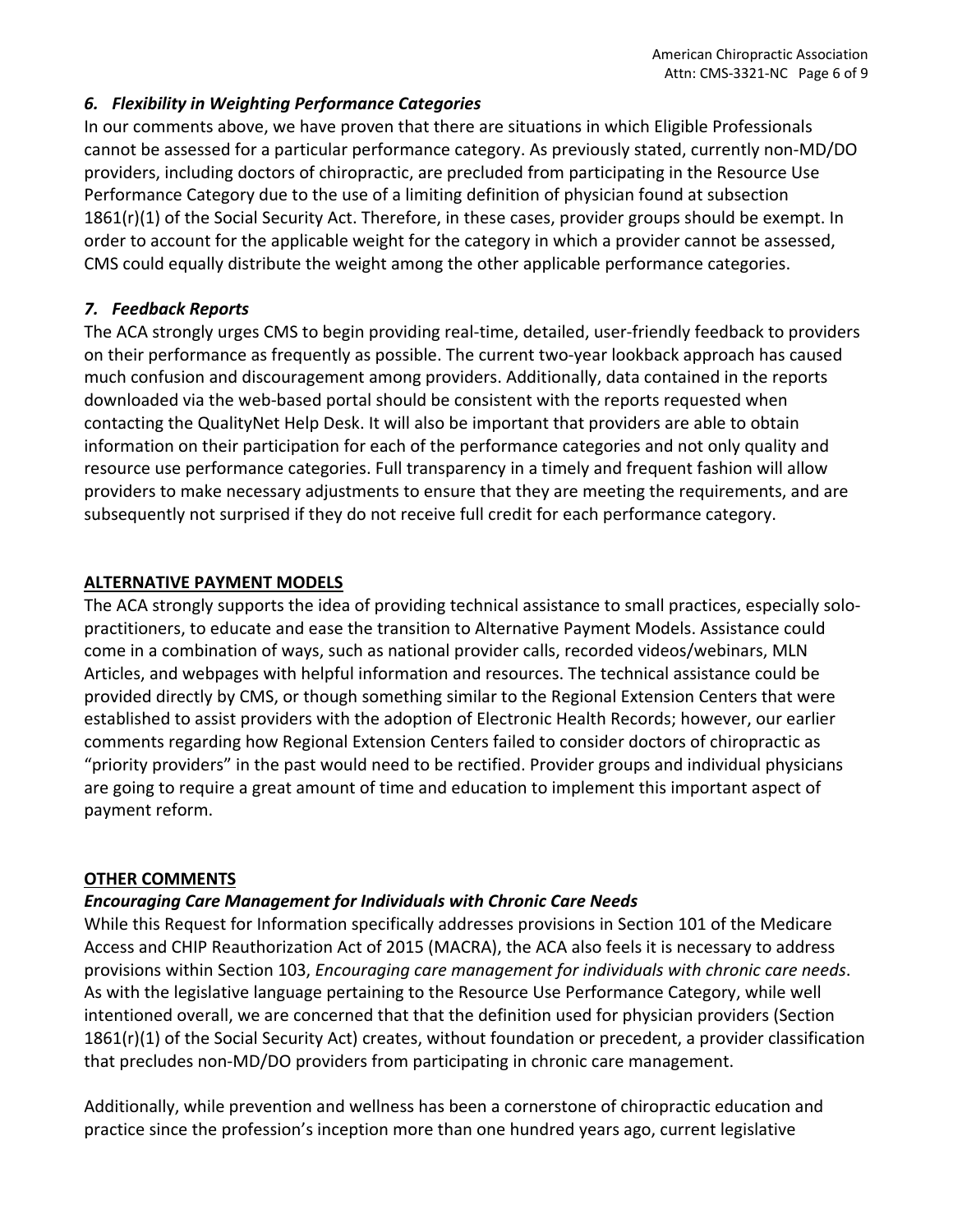language (Section 1861(hhh)) precludes doctors of chiropractic from performing annual wellness visits for Medicare patients. Long before these subjects received serious attention in the healthcare community, chiropractic colleges and universities required courses in nutrition, exercise, and evidence based wellness strategies for the restoration and maintenance of good health. Doctors of chiropractic should be added to the list of qualified health care professionals to perform wellness services in a manner that meets the standard of care and promotes best practices.

The burden of chronic illnesses now accounts for almost 93 percent of Medicare spending.<sup>1</sup> Moreover, stress and chronic pain account for more healthcare spending dollars than heart disease, diabetes, and cancer combined. Musculoskeletal pain and disease weigh heavily on our health care system, society and industry. According to a report from the Institute of Medicine (IOM) in 2011, an estimated 100 million Americans are affected by chronic pain, with an estimated annual cost to American society of at least \$560-\$635 billion.<sup>2</sup> This figure represents the monetary impact of providing healthcare to patients experiencing pain and the cost of this health issue in lost productivity; however it does not account for the toll in human suffering underlying these figures.<sup>3</sup> Low back pain (LBP), in particular, is the single leading cause of disability worldwide<sup>4</sup> and a recent systematic review showed that LBP rates sixth in terms of overall disease burden.<sup>5</sup> Further, according to the United States Bone and Joint Initiative, musculoskeletal diseases affect nearly three out of four people age 65 and over.<sup>6</sup>

The majority of patients in pain, including those with chronic symptoms, will seek treatment from primary care providers (PCPs) to get relief.<sup>7</sup> Low-back pain in particular is the most common neuromusculoskeletal symptom presenting to primary care providers and the fifth most common cause for all physician visits.<sup>8</sup> But current systems of care do not adequately train or support internists, family physicians and pediatricians, and other healthcare providers who provide primary care, in meeting the challenge of treating pain as a chronic illness. Primary care providers often receive little training in the assessment and treatment of complex chronic pain condition.<sup>9</sup> In one interview study, primary care providers perceived back pain as a low clinical priority and uninteresting in comparison to the major chronic illnesses such as heart disease, or diabetes that they must manage for their patients.<sup>10</sup> In the same study, shifting this population of patients to a non-physician provider was perceived by PCPs as a positive step towards alleviating their burden of work.

 $1$  CMS Press Release. Medicare Dashboard Advances ACA Goals For Chronic Conditions. March 28, 2013. www.cms.gov/Newsroom/MediaReleaseDatabase/Press‐releases/2013‐Press‐releases‐items/2013‐03‐28.html. Accessed 6/8/15.

<sup>2</sup> Institute of Medicine Report from the Committee on Advancing Pain Research, Care, and Education: *Relieving Pain in America, A Blueprint for Transforming Prevention, Care, Education and Research*. The National Academies Press, 2011. http://books.nap.edu/openbook.php?record\_id=13172&page=1<br>
<sup>3</sup> Buckenmaier, C. & Schoomaker, E. (2014). Patients' use of active self-care complementary and integrative medicine in

their management of chronic pain symptoms. Pain Medicine, 15(S1), S7-S8.<br><sup>4</sup> Global Burden of Disease Study 2010. http://www.thelancet.com/global-burden-of-disease. Accessed June 15, 2015.<br><sup>5</sup> Hoy D, March L, Brooks P, et

study" Annals of the Rheumatic Disease (2014);73:968-74.<br><sup>6</sup> http://www.boneandjointburden.org/<br><sup>7</sup> Breuer B, Cruciani R, Portenoy RK. Pain management by primary care physicians, pain physicians, chiropractors, and

acupuncturists: a national survey. South Med J. 2010 Aug; 103(8):738-47.<br><sup>8</sup> Deyo RA, Weinstein JN: Low back pain. N *Engl J Med* 344:363, 2001.<br><sup>9</sup> The Mayday Fund. A Call To Revolutionize Chronic Pain Care in America: An interview study" BMC Medicine (2011); 9:49.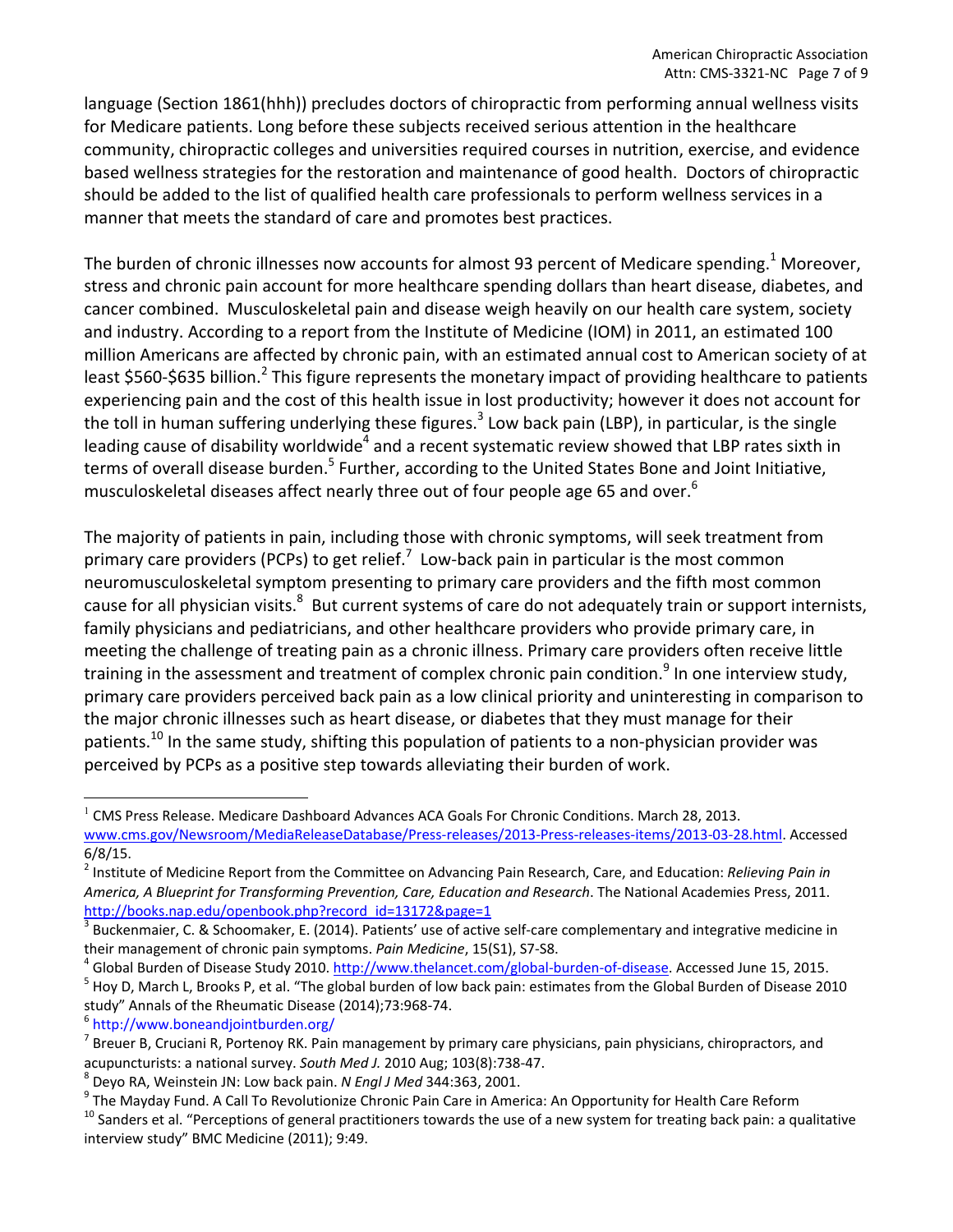To date, deficiencies in the training of primary care providers in pain management as well as the failure to adequately educate consumers about the benefits of conservative health care options has resulted in unnecessary suffering, exacerbation of other medical conditions, enormous loss of human potential, and massive financial and personal costs. However, we are now faced with the opportunity for reform to promote the integration of healthcare professionals, including doctors of chiropractic, into care coordination teams to offer holistic, evidence‐based and patient‐centered services to those Medicare beneficiaries that choose to receive it. By doing so, it would meet the goal of maximizing health care outcomes for Medicare patients living with chronic conditions.

Medicare patients should be empowered to play a greater role in managing their health and meaningfully engaging with their health care providers. The ACA believes that one way this can be accomplished is by educating all health consumers about early intervention from conservative health care providers, like doctors of chiropractic. Chest pain does not always indicate the need for a cardiologist and an MRI or surgery should be the exception rather than the rule for an episode of back pain. Management options that are patient centered, cost‐effective, and conservative, should be encouraged for all health consumers, including Medicare beneficiaries. Doctors of chiropractic (DCs) are trained in conservative treatment methods for neuromusculoskeletal conditions and our health care systems should provide incentives for patients and other health care providers to exhaust these options before resorting to riskier and more invasive treatments such as surgical and opioid interventions. When other medical conditions exist, chiropractic care may complement or support medical treatment by relieving the musculoskeletal aspects associated with the condition. Utilizing 1861(r) as the definition of physician under the chronic care management section, as opposed to  $1861(r)(1)$ , would allow beneficiaries, when appropriate, the ability to seek conservative care interventions for chronic conditions. CMS would be remiss to ignore the critical role of non‐MD/DO providers by not expanding the scope of these provisions.

The ACA also feels it is critical that we express again that there are multiple issues within this request for information that will restrict the chiropractic profession's ability to participate appropriately and with any level of basic parity due to a doctor of chiropractic's inability to report Evaluation and Management (E/M) services. In the Calendar Year 2014 Medicare Physician Fee Schedule proposed rule, CMS sought comments to determine whether to expand Medicare coverage to include E/M services provided by doctors of chiropractic. Subsequently, in the CY 2014 final rule, CMS stated "Any possible changes to our current policy on allowing chiropractors to bill E/M services will be addressed in future notice and comment rulemaking." However, since that time, this issue has not been addressed in any proposed or final rule.

The issues we have provided comment on are extremely time sensitive and must rectified prior to the implementation of the provisions in Section 101 and 103 of the Medicare Access and CHIP Reauthorization Act of 2015 (MACRA). Without changing the limiting definition pertaining to the Resource Use Performance Category and Chronic Care Management, entire providers groups will be eliminated from participation and could face the prospect of inequitable payment updates. Further, given the prevalence of acute and chronic musculoskeletal conditions in today's society, and the growing research support for conservative chiropractic care, it is axiomatic that chiropractic care be a covered and integrated condition‐based service, rather than a limited intervention (i.e., "manual manipulation of the spine to correct a subluxation") in a modern, value‐based health care system. All